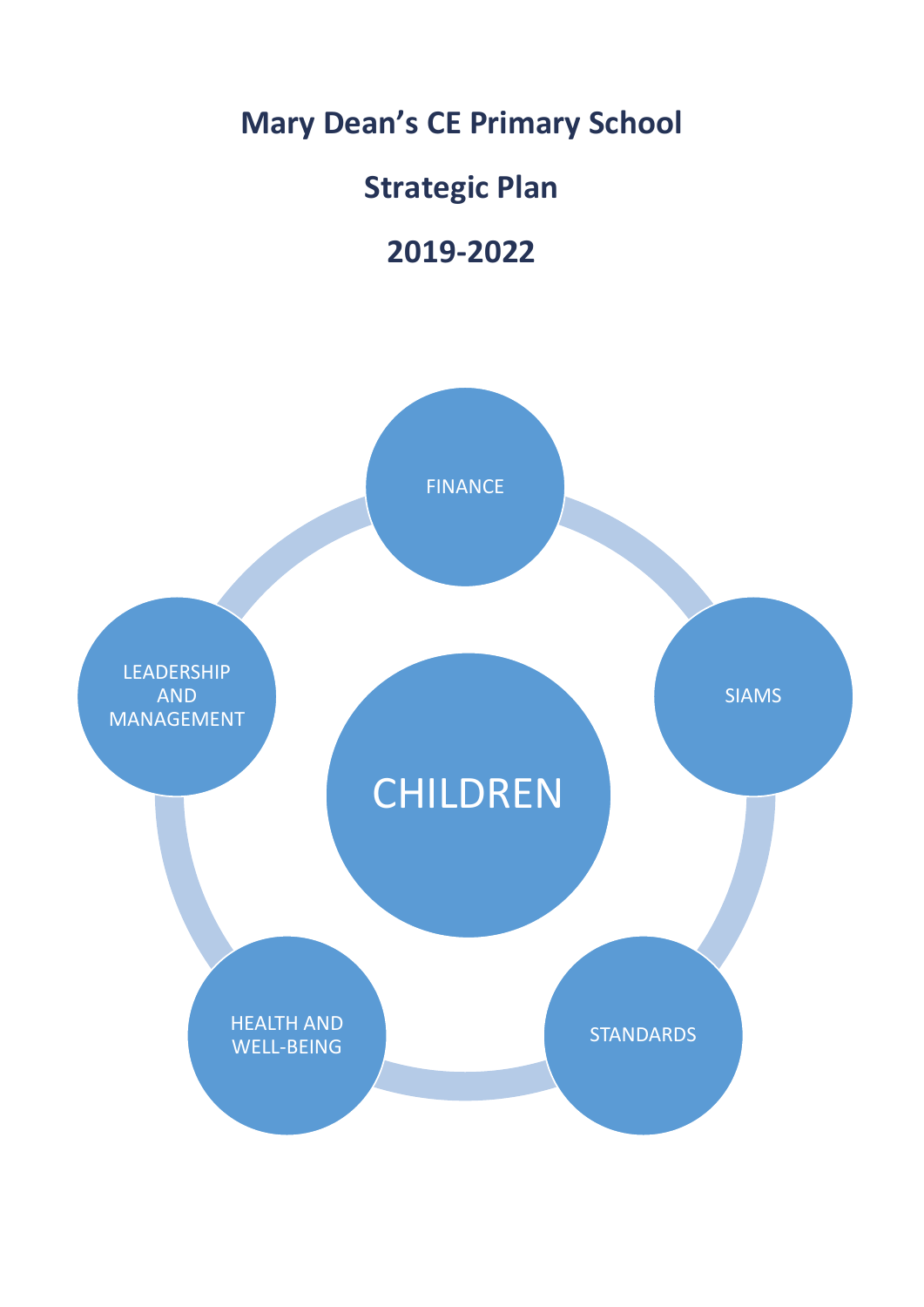*A School family, learning for life in all its fullness.*

*(ref: John 10:10)*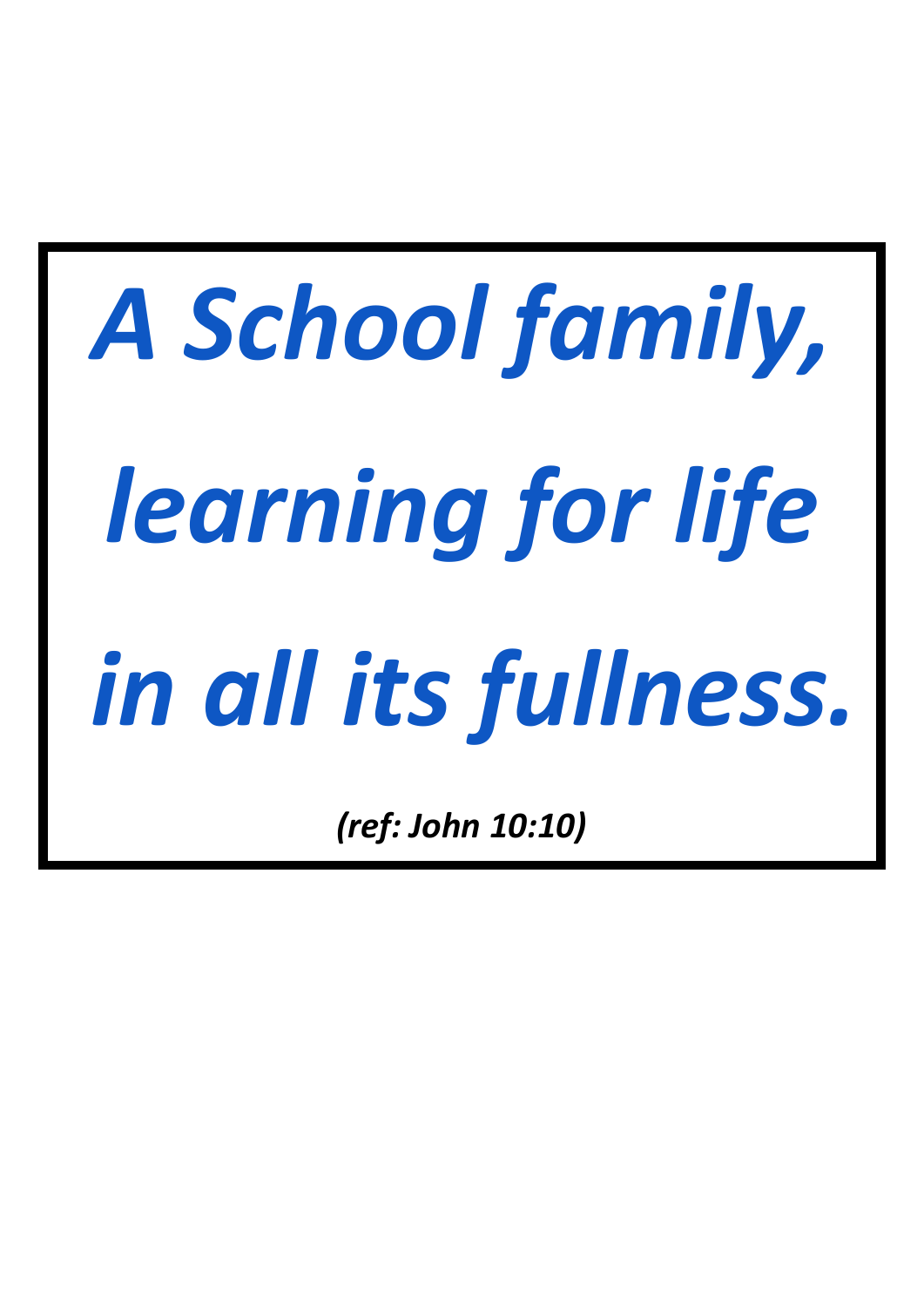| <b>Aims of the Strategic Plan</b> |                                                                                                                                                                                                                                                                                                                                                                                                                                                                                                                       |  |  |  |  |  |
|-----------------------------------|-----------------------------------------------------------------------------------------------------------------------------------------------------------------------------------------------------------------------------------------------------------------------------------------------------------------------------------------------------------------------------------------------------------------------------------------------------------------------------------------------------------------------|--|--|--|--|--|
| Children                          | Children at all stages will achieve outcomes at least in line with national expectations<br>$\bullet$<br>with a significant proportion above this standard<br>Children will be able to explore their beliefs, free from prejudice<br>$\bullet$<br>Children will experience opportunities to enhance their citizenship abilities through<br>$\bullet$<br>the curriculum and beyond school                                                                                                                              |  |  |  |  |  |
| <b>Standards</b>                  | Children will have a strong voice in the school<br>٠<br>The pupils of Mary Dean's CE Primary will receive a high quality education following a<br>$\bullet$<br>rich and varied curriculum<br>Teaching will be of a high standard, consistently applied across the whole school<br>$\bullet$<br>Disadvantaged pupils will be supported to achieve in line with their peers in all areas<br>$\bullet$<br>of the curriculum<br>Staffing plans will be driven by the needs of the pupils<br>$\bullet$                     |  |  |  |  |  |
| <b>SIAMS</b>                      | The school will implement the expectations of the Church of England's vision for<br>$\bullet$<br>education by embedding and living the vision of the school throughout its work.<br>Policies and procedures will reflect the vision of the school<br>$\bullet$<br>All stakeholders in the school will be able to articulate the school's vision and<br>$\bullet$<br>recognise the impact this has on learning and standards<br>The school will continuously develop awareness of all British Values<br>$\bullet$      |  |  |  |  |  |
| <b>Health and</b><br>well-being   | Staff will be supported and encouraged to achieve a suitable work-life balance<br>$\bullet$<br>The school will promote positive mental health attitudes towards staff, pupils and<br>$\bullet$<br>parents<br>The sport premium will be utilised to maximise opportunities for engagement in<br>$\bullet$<br>sport and exercise of a wide variety of types<br>Emotional support will be extended to all pupils who require it<br>$\bullet$                                                                             |  |  |  |  |  |
| Leadership<br>and<br>management   | Leaders at all levels will ensure their areas of responsibility function effectively and<br>$\bullet$<br>will understand and monitor the impact of their work<br>Governors will monitor progress against agreed criteria and challenge under-<br>$\bullet$<br>performance<br>Consultation processes will be extended to all stakeholders<br>$\bullet$<br>Links will be strengthened with other partner schools in the South West Church<br>٠<br>Schools Group, engaging staff at all levels.                          |  |  |  |  |  |
| <b>Finance</b>                    | The school will seek cost saving opportunities to maintain a balanced budget<br>$\bullet$<br>The school's finances will be stringently monitored by the Board of Governors to<br>$\bullet$<br>achieve the best possible value for money<br>Opportunities to maximise external funding will be sought by all leadership groups<br>$\bullet$<br>Plans to expand the school will be implemented as pupil numbers increase<br>٠<br>The needs of the school building will be addressed by sourcing additional funding<br>٠ |  |  |  |  |  |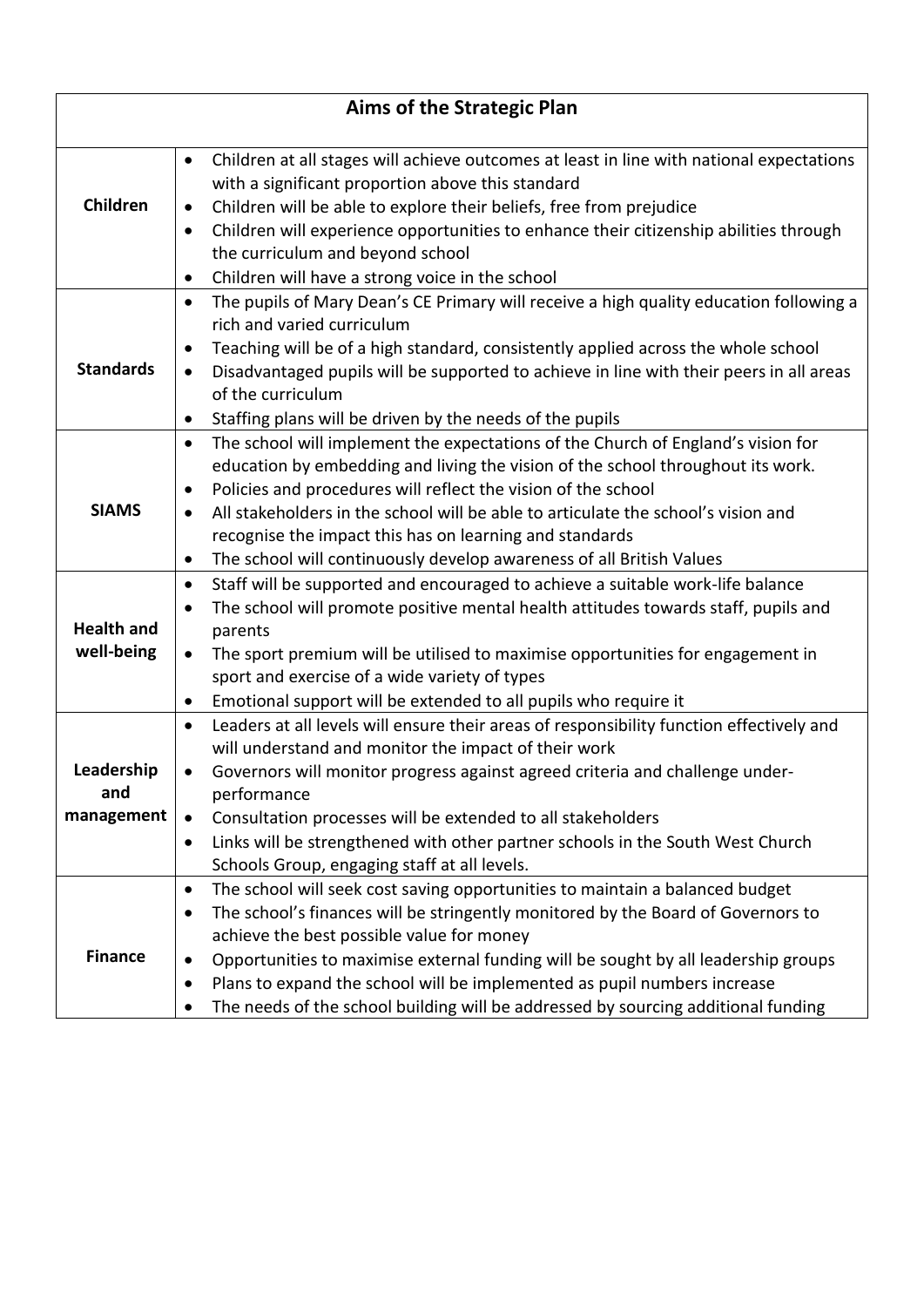| <b>Priority 1</b>                                                  |                                                                                                                                                                                                                                         |                                                    |                                 |                                                     |                                                                                                                                                                                                                       |
|--------------------------------------------------------------------|-----------------------------------------------------------------------------------------------------------------------------------------------------------------------------------------------------------------------------------------|----------------------------------------------------|---------------------------------|-----------------------------------------------------|-----------------------------------------------------------------------------------------------------------------------------------------------------------------------------------------------------------------------|
| <b>Standards and curriculum</b>                                    |                                                                                                                                                                                                                                         |                                                    |                                 |                                                     |                                                                                                                                                                                                                       |
| <b>Focus</b>                                                       | <b>Solution</b>                                                                                                                                                                                                                         | Cost                                               | <b>Time</b>                     | People                                              | <b>Success Criteria</b>                                                                                                                                                                                               |
| <b>Pupils will</b><br>benefit from a<br>broad, rich,<br>varied and | Curriculum review<br>undertaken by<br>teaching staff                                                                                                                                                                                    | $\mathbf 0$                                        | <b>Staff</b><br>meetings        | <b>Teachers</b>                                     | Is there are relevant<br>and varied<br>curriculum planned<br>for all pupils?                                                                                                                                          |
| relevant<br>curriculum                                             | Subject leaders will<br>ensure their subject<br>is in line with<br>expectations and<br>pupils' performance<br>is monitored as part<br>of their work                                                                                     | Release<br>time 0.5<br>day per<br>term<br>£300 per | Release time                    | Subject<br>leaders                                  | Is the curriculum<br>uniquely suited to<br>Mary Dean's?<br>Are standards<br>consistent across all<br>subjects?                                                                                                        |
|                                                                    | Regular events and<br>'theme weeks' will<br>enrich the work of<br>the school in<br>curriculum<br>development<br>National and<br>international events<br>of importance will<br>be incorporated into<br>pupils' learning eg<br>2020 plans | week (3<br>per year)<br>$\mathbf 0$<br>$\mathbf 0$ | 1 x week per<br>long term       | All staff<br>Visiting<br>professionals<br>All staff | Are pupils of all ages<br>and stages engaged<br>by the curriculum?<br>Are all stakeholders<br>involved in the<br>development of the<br>curriculum?<br>Is learning suited to<br>the changing needs<br>of the children? |
|                                                                    | Subjects will share<br>similar expectations<br>for use of correct<br>English, marking and<br>pupil outcomes                                                                                                                             |                                                    | As required                     | <b>Teachers</b>                                     |                                                                                                                                                                                                                       |
|                                                                    | Opportunities to<br>embed, improve and<br>develop spirituality<br>will be taken at<br>point of planning for<br>all subjects                                                                                                             | $\mathbf 0$                                        | Monitoring<br>time              |                                                     |                                                                                                                                                                                                                       |
|                                                                    | Opportunities to<br>develop the<br>teaching of<br>Mathematics and<br>English will be<br>sought in order to<br>keep these subjects<br>high profile and<br>fresh.                                                                         | PPA time<br>0<br>0                                 | RE leader<br>monitoring<br>time | <b>RE</b> leader<br>ΤJ<br>Subject                   |                                                                                                                                                                                                                       |
|                                                                    |                                                                                                                                                                                                                                         |                                                    |                                 | leaders                                             |                                                                                                                                                                                                                       |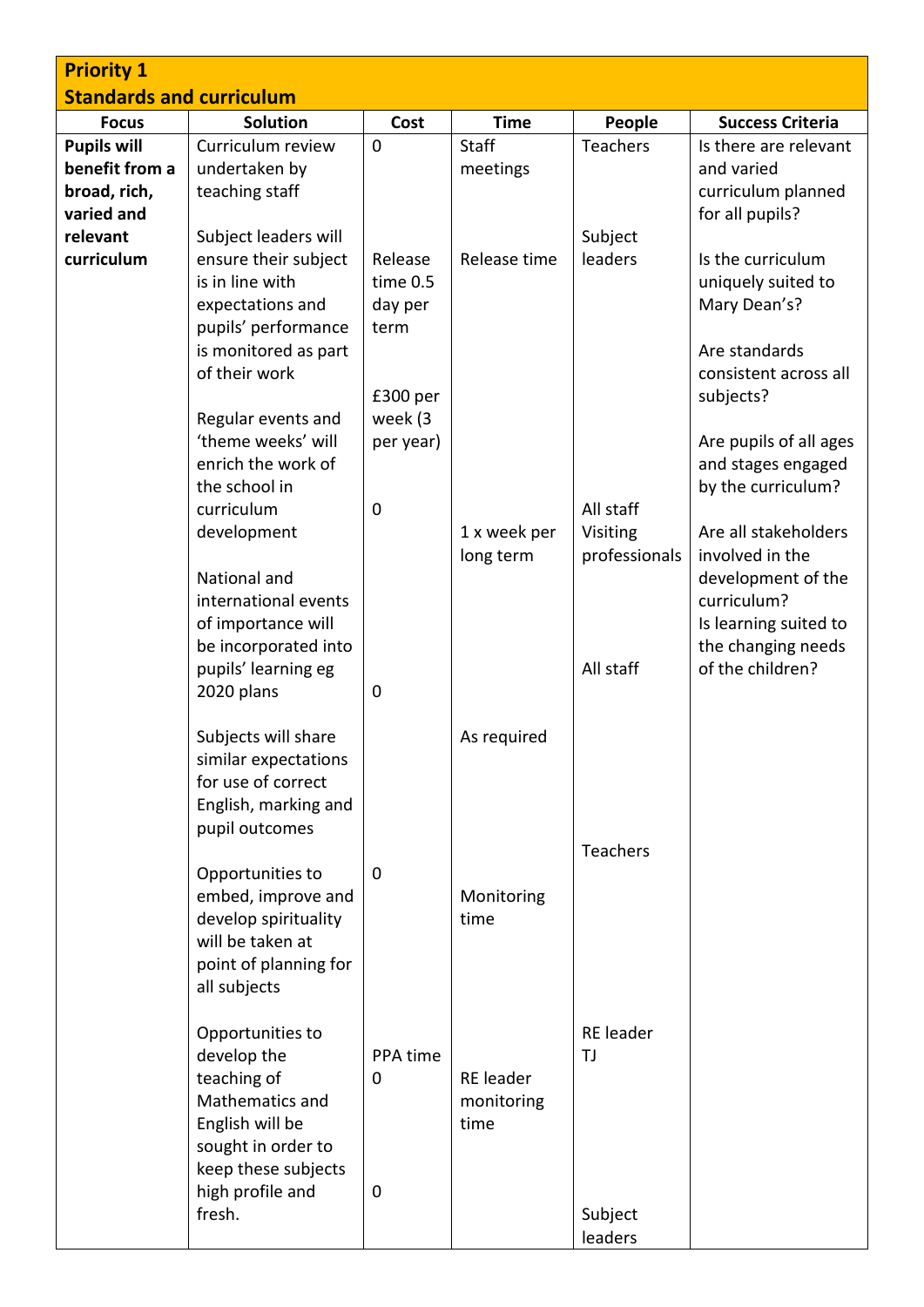|                                                                                                   |                                                                                                                                                                           |                                                          | PPA time               |                                                        |                                                                                                             |
|---------------------------------------------------------------------------------------------------|---------------------------------------------------------------------------------------------------------------------------------------------------------------------------|----------------------------------------------------------|------------------------|--------------------------------------------------------|-------------------------------------------------------------------------------------------------------------|
|                                                                                                   | Use of knowledge<br>organisers to lead<br>curriculum planning                                                                                                             |                                                          | PPA or<br>release time | All leaders                                            |                                                                                                             |
|                                                                                                   | Creation of low-<br>stakes tests to<br>ensure children's<br>understanding and<br>retention of<br>knowledge<br>Development of<br>tailored and<br>appropriate<br>curriculum | £20 k<br>curriculu<br>m<br>develop<br>ment<br>'pot'      | PPA time               | NC to lead<br>All senior<br>staff and<br>subject leads |                                                                                                             |
| <b>Teaching will</b><br>be of a high<br>standard,<br>consistently<br>applied across<br>the school | Teachers will be<br>observed on a<br>regular basis and<br>good practice<br>shared                                                                                         | $0.5$ days<br>cover<br>per<br>Team<br>Leader<br>per term | Termly                 | SLT and TJ                                             | Do pupils' books<br>show evidence of<br>good learning?<br>Are new initiatives<br>implemented in<br>classes? |
|                                                                                                   | Any practice falling<br>below the required<br>standard will be<br>quickly identified<br>and appropriate<br>support put in place                                           | As<br>needed                                             | Ongoing                | SLT and TJ                                             | Is there consistency<br>between teachers in<br>a team?                                                      |
|                                                                                                   | Teaching staff will<br>receive regular input<br>on teaching and<br>learning methods                                                                                       | As<br>needed                                             | Ongoing                | Teaching<br>staff                                      |                                                                                                             |
|                                                                                                   | Computing and<br>technology will be<br>developed as<br>learning tools and to<br>support teaching                                                                          | Part of IT<br>costs                                      | Ongoing                | Teaching<br>staff                                      |                                                                                                             |
|                                                                                                   | Teaching spaces are<br>well-utilised to<br>maximise impact on<br>pupils, especially                                                                                       | Capital<br>budget                                        |                        | Computing<br>leader                                    |                                                                                                             |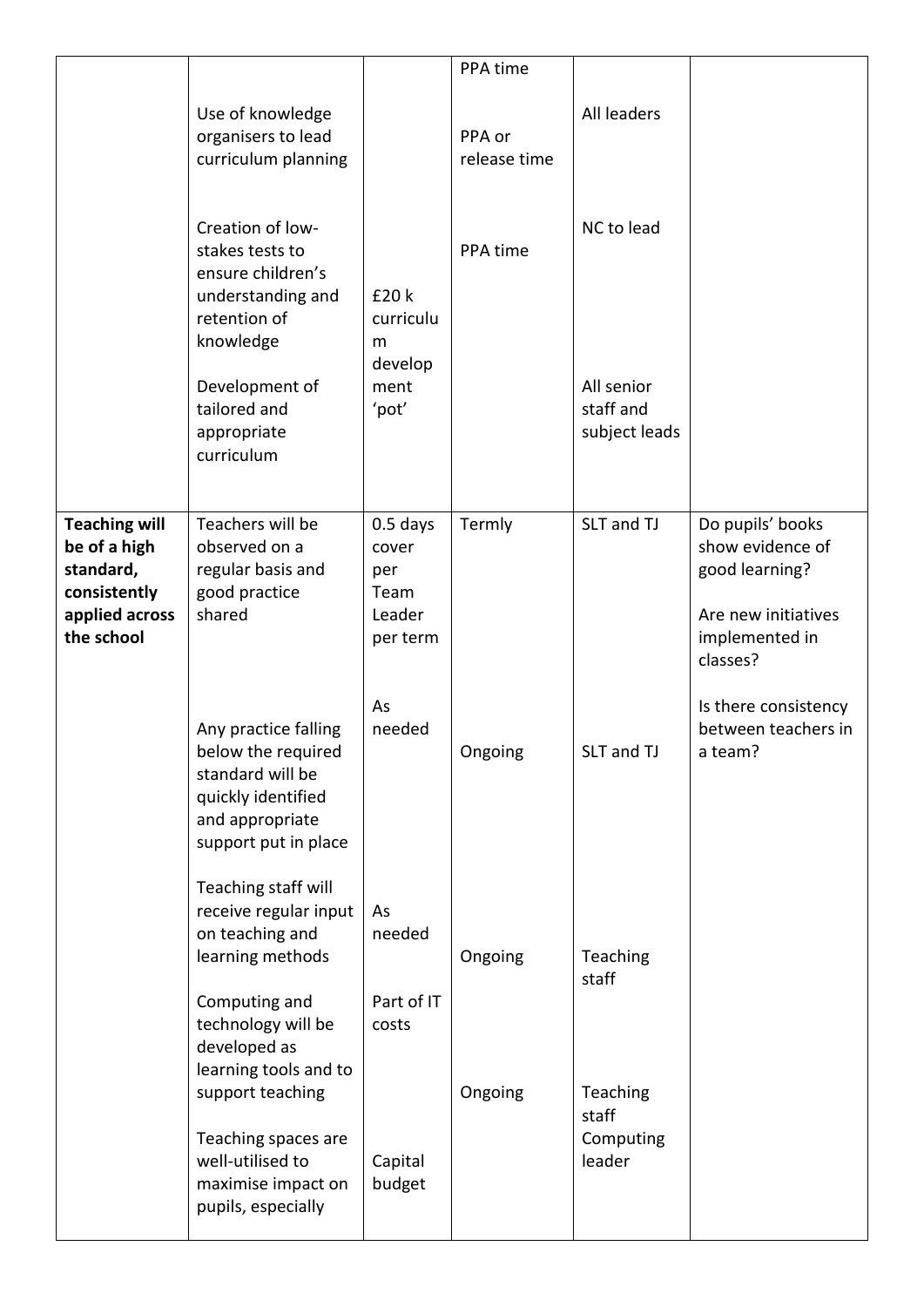|                                                                                                 | those who are<br>vulnerable<br>Staff will take<br>opportunities to visit<br>other settings to<br>widen their<br>experience and<br>professional<br>knowledge and to<br>have a positive<br>impact on teaching<br>and learning                                                                                                                                                                                                                                                         | PPA time<br>budget                                                                                                                       | September<br>2019 changes<br>Termly                                                                             | <b>TJ</b><br><b>SLT</b><br><b>Teachers</b><br>SEND team<br>All<br>classroom<br>staff                                                                |                                                                                                                                                                                                                        |
|-------------------------------------------------------------------------------------------------|-------------------------------------------------------------------------------------------------------------------------------------------------------------------------------------------------------------------------------------------------------------------------------------------------------------------------------------------------------------------------------------------------------------------------------------------------------------------------------------|------------------------------------------------------------------------------------------------------------------------------------------|-----------------------------------------------------------------------------------------------------------------|-----------------------------------------------------------------------------------------------------------------------------------------------------|------------------------------------------------------------------------------------------------------------------------------------------------------------------------------------------------------------------------|
| <b>Learning</b><br>outcomes for<br>pupils are in<br>line or above<br><b>National</b><br>average | Age related<br>expected outcomes<br>will be planned for<br>by all teachers as an<br>integral part of their<br>work<br>Pupils will be                                                                                                                                                                                                                                                                                                                                                | Monitori<br>ng by SLT<br>as part<br>of<br>release<br>time                                                                                | Ongoing                                                                                                         | Teaching<br>staff                                                                                                                                   | Do Reception, Year 1<br>phonics, Y2 and Y6<br>pupils attain well in<br>National tests?<br>Is there evidence of<br>pupils making strong<br>progress?                                                                    |
|                                                                                                 | assessed regularly<br>across subjects<br>Gaps in progress or<br>attainment will be<br>identified and acted<br>upon swiftly<br>Progress meetings<br>will focus on<br>disadvantaged<br>and/or those not<br>making progress<br>Opportunities to<br>engage able pupils<br>will be investigated<br>to enhance learning<br>experiences<br>The pupil premium<br>budget will be<br>utilised to ensure<br>high quality teaching<br>and learning<br>experiences to help<br>pupils catch up or | 0<br>PPA time<br>plus<br>addition<br>al 0.5<br>supply<br>cover x 4<br>PPA time<br>plus<br>addition<br>al 0.5<br>supply<br>cover x 4<br>0 | Ongoing<br>Both ongoing<br>and at key<br>assessment<br>points<br>End of each<br>term<br>Ongoing<br>Annual spend | Classroom<br>staff<br>All teaching<br>staff<br>Core subject<br>leaders<br><b>SLT</b><br>HT<br><b>SLT</b><br>Teachers<br>All teaching<br>staff<br>HT | Do disadvantaged<br>pupils make equally<br>good progress and<br>attain in line with<br>their peers?<br>Is there suitable<br>provision and<br>opportunity for<br>pupils to exceed the<br>expectations for<br>their age? |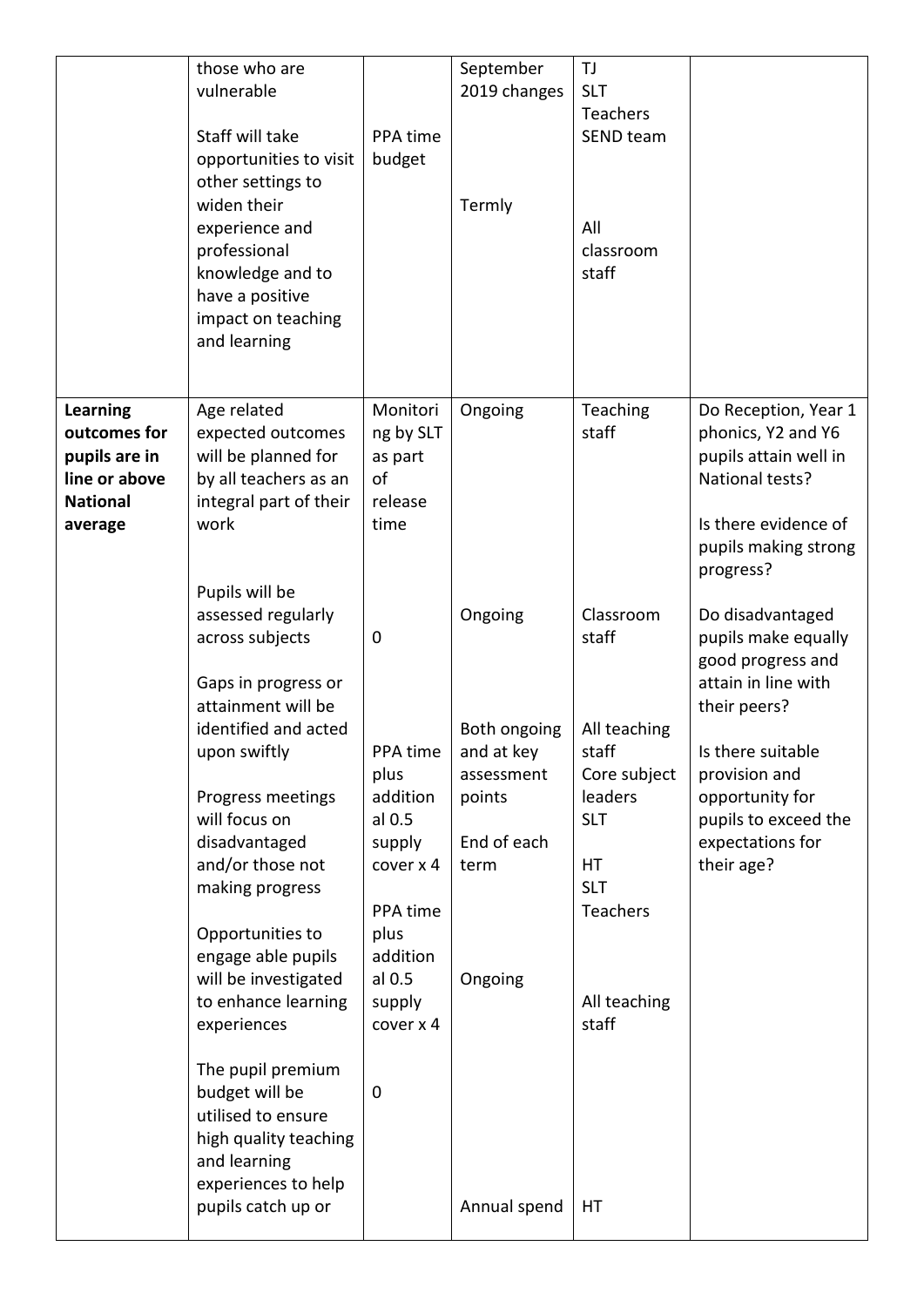|                       | exceed expectations                          |                |                                          |           |                                                                   |
|-----------------------|----------------------------------------------|----------------|------------------------------------------|-----------|-------------------------------------------------------------------|
|                       | (See plan)                                   | As per         |                                          |           |                                                                   |
|                       |                                              | PP             |                                          |           |                                                                   |
|                       |                                              | budget         |                                          |           |                                                                   |
|                       |                                              |                |                                          |           |                                                                   |
|                       |                                              |                |                                          |           |                                                                   |
|                       |                                              |                |                                          |           |                                                                   |
|                       |                                              |                |                                          |           |                                                                   |
|                       |                                              |                |                                          |           |                                                                   |
|                       |                                              |                |                                          |           |                                                                   |
|                       |                                              |                |                                          |           |                                                                   |
|                       | Pupils will be                               |                |                                          |           | Al possible sources of funding will be sought and targeted at the |
|                       | identified who                               |                | children who need it most.               |           |                                                                   |
| <b>PANDEMIC</b>       | require additional                           |                |                                          |           | Staff to be offered additional hours, or new staff brought in in  |
| <b>IMPLICATIONS</b>   | support to maintain                          |                | order to meet the needs of the children. |           |                                                                   |
|                       | standards of                                 |                |                                          |           | Catch up funding aimed at KS1 and Y3/4 in first instance (see     |
|                       | learning.                                    | catch up plan) |                                          |           |                                                                   |
|                       |                                              |                |                                          |           | School Tuition Grant to be implemented to support identified      |
|                       |                                              |                | children in Reading/Writing/Maths        |           |                                                                   |
|                       |                                              |                |                                          |           | COVID catch up fund to be utilised for in-house catch up (See     |
|                       |                                              | catch up plan) |                                          |           |                                                                   |
| <b>Staffing plans</b> | Pupil numbers will                           | $\mathbf 0$    | Monthly                                  | HT        | Are there high                                                    |
| will be created       | be reviewed                                  |                |                                          | JJ        | quality teaching staff                                            |
| to best meet          | regularly                                    |                |                                          |           | available for all                                                 |
| the needs of          |                                              |                |                                          |           | pupils?                                                           |
| the pupils as         | Rising/falling pupil                         | 0              | As required                              | HT        |                                                                   |
| numbers               | numbers are                                  |                |                                          |           | Are all classroom                                                 |
| change                | reported to the<br><b>Board of Governors</b> |                |                                          |           | staff suitably                                                    |
|                       |                                              |                |                                          |           | trained?                                                          |
|                       | Staffing is reviewed                         |                |                                          |           | Is the school able to                                             |
|                       | via informal                                 | 0              | Spring Term                              | HT        | expand to meet                                                    |
|                       | consultation                                 |                |                                          |           | higher demand for                                                 |
|                       |                                              |                |                                          |           | places?                                                           |
|                       | Staff are organised                          |                |                                          |           |                                                                   |
|                       | according to pupil                           |                |                                          |           |                                                                   |
|                       | numbers                                      | $\mathbf 0$    | Spring/Summ                              | HT        |                                                                   |
|                       |                                              |                | er                                       |           |                                                                   |
|                       |                                              |                |                                          |           |                                                                   |
| <b>Priority 2</b>     |                                              |                |                                          |           |                                                                   |
| <b>SIAMS</b>          |                                              |                |                                          |           |                                                                   |
| <b>Focus</b>          | <b>Solution</b>                              | Cost           | <b>Time</b>                              | People    | <b>Success Criteria</b>                                           |
| The school will       | The school will have                         | Nil            | Early summer                             | Staff     | The school's vision                                               |
| implement the         | a vision statement                           |                | 2019                                     | Governors | statement is                                                      |
| expectations          | clearly understood                           |                |                                          |           | published on the                                                  |
| of the Church         | by all stakeholders.                         |                |                                          |           | website, on                                                       |
| of England's          |                                              |                |                                          |           | newsletters, around                                               |
| vision for            |                                              |                |                                          |           | the school and                                                    |
| education             | The vision statement                         |                |                                          |           | shared by all.                                                    |
|                       | will be part of all                          |                |                                          |           |                                                                   |
|                       | policies and                                 | 0              |                                          |           |                                                                   |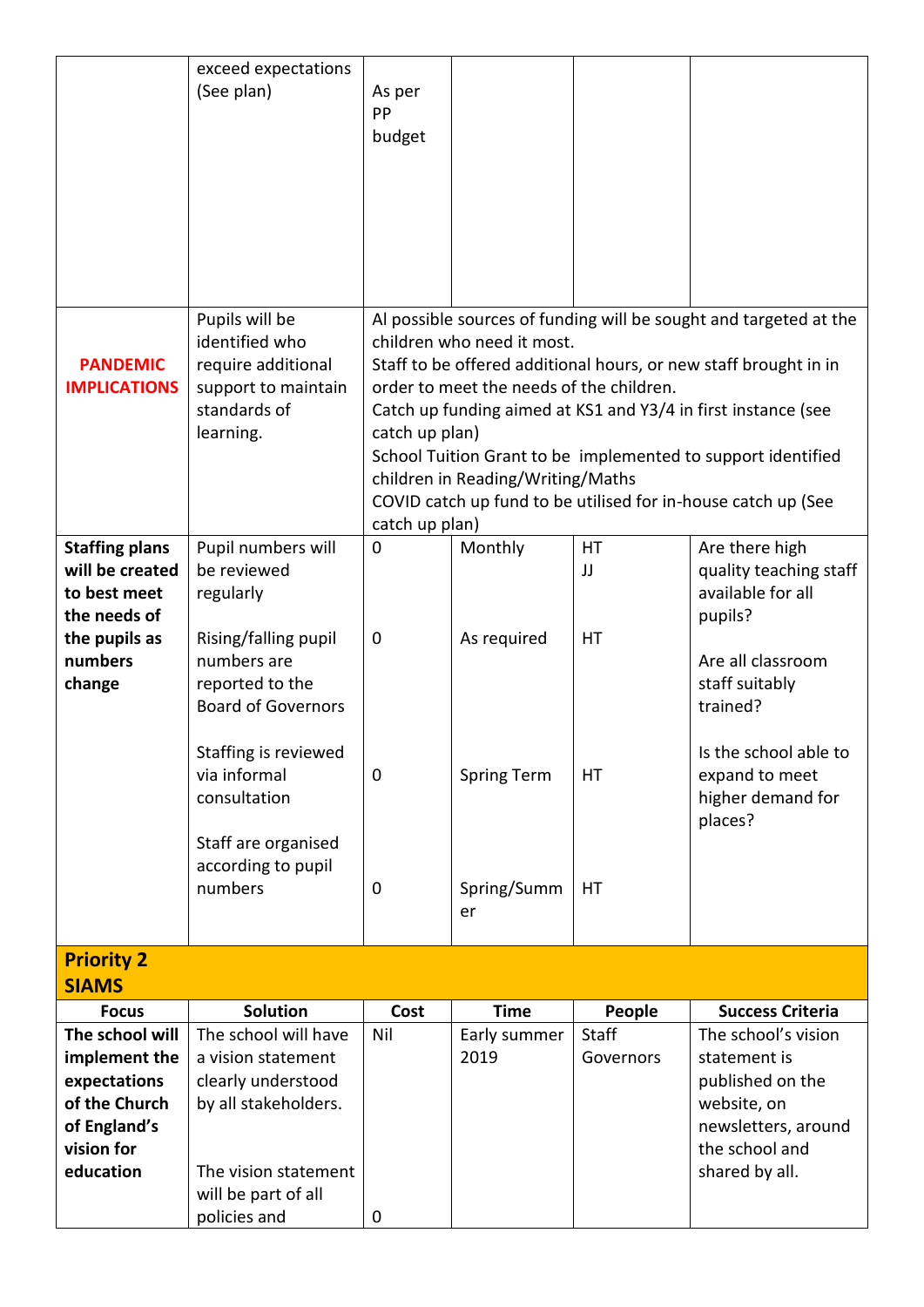|                                                                                                               | documents<br>produced post April<br>2019<br>Pupils will be taught<br>about Christianity<br>and other world<br>faiths in line with<br>the new SACRE | <b>Training</b><br>cost                               | From April<br>2019              | Leadership<br>teams<br>Office staff<br><b>RE</b> leader | The vision will be<br>clearly seen and<br>shared.<br>The school's RE                                                                                                |
|---------------------------------------------------------------------------------------------------------------|----------------------------------------------------------------------------------------------------------------------------------------------------|-------------------------------------------------------|---------------------------------|---------------------------------------------------------|---------------------------------------------------------------------------------------------------------------------------------------------------------------------|
|                                                                                                               | curriculum plan<br>(July 2019)                                                                                                                     | Resourci<br>ng costs -<br>£1k<br>allocatio<br>n to RE | From July<br>2019               | HT.<br>Link<br>Governors                                | curriculum will be up<br>to date.<br>The RE curriculum<br>will be monitored as<br>part of teaching and<br>learning and high<br>quality teaching will<br>be evident. |
| <b>Policies and</b><br>procedures<br>will reflect the<br><b>Church School</b><br>vision and<br>ethos          | At the review or<br>creation of policies<br>and procedures, the<br>vision will be central<br>to the process.                                       | $\overline{0}$                                        | As required                     | Leaders<br>Governors                                    | All policies and<br>procedures reflect<br>the school's vision.                                                                                                      |
| <b>Stakeholders</b><br>can articulate<br>the school's<br>vision and<br>identify its<br>impact on<br>learning. | The school's vision<br>will be central to<br>monitoring<br>processes and<br>provide a focus for<br>learning walks.                                 | $\overline{0}$                                        | As per<br>monitoring<br>program | Leaders<br>Church<br>ethos group                        | Can stakeholders<br>provide evidence of<br>the vision in daily life<br>in school?<br>Do the children<br>understand the<br>impact on their<br>learning?              |
| The school will<br>continuously<br>develop<br>awareness of<br><b>British Values</b>                           | <b>British Values will be</b><br>high profile, planned<br>events or stand-<br>alone activities<br>within a rich<br>curriculum                      | As<br>required                                        | See<br>curriculum<br>plans      | Leaders<br>Teachers<br>Governors                        | Are the children<br>confident in British<br>Values?<br>Can examples of<br>British values be<br>seen and articulated<br>across the school<br>community?              |
| <b>Priority 3</b><br><b>Health and well-being</b>                                                             |                                                                                                                                                    |                                                       |                                 |                                                         |                                                                                                                                                                     |
| <b>Focus</b>                                                                                                  | <b>Solution</b>                                                                                                                                    | Cost                                                  | <b>Time</b>                     | People                                                  | <b>Success Criteria</b>                                                                                                                                             |
| <b>Staff will be</b><br>supported and<br>encouraged to<br>achieve an<br>appropriate<br>work-life              | Staff will be<br>supported in<br>engaging in out of<br>work activities $-$ eg<br>staff gatherings.<br>Social arrangements                          | Depende<br>nt on<br>activity                          |                                 | JB<br>All staff                                         | Do staff take part in<br>social events?<br>Are events suited to<br>the<br>needs/preferences<br>of different staff                                                   |

members?

**balance**.

will be made and invitations extended to all staff members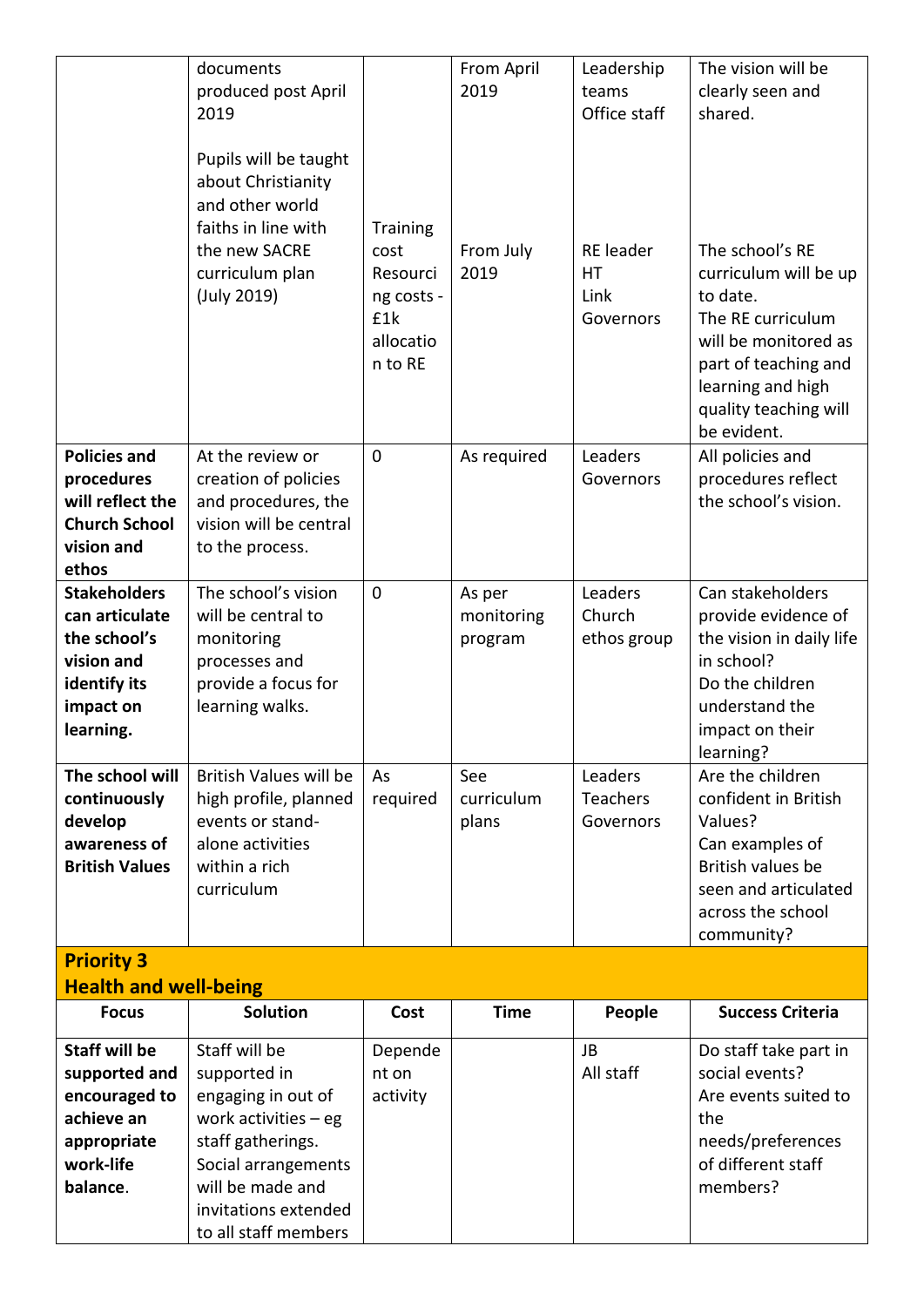| The school will        | Adverts and flyers<br>for activities and<br>events will be<br>shared with staff via<br>the staffroom.<br>Meetings will be<br>scheduled to ensure<br>non-excessive<br>workload for all staff<br>including leaders.<br>Staff will be<br>encouraged to use<br>the staffroom for a<br>break in the middle<br>of the day to<br>increase social<br>interaction.<br>Curly Wurly culture' |                          |  | Are staff aware of<br>offers and special<br>discounts?<br>Are staff taking a<br>break? |
|------------------------|-----------------------------------------------------------------------------------------------------------------------------------------------------------------------------------------------------------------------------------------------------------------------------------------------------------------------------------------------------------------------------------|--------------------------|--|----------------------------------------------------------------------------------------|
| promote<br>positive    | will continue to<br>identify staff                                                                                                                                                                                                                                                                                                                                                | Cost of<br>Curly         |  | Are staff recognised                                                                   |
| mental health          | members who have                                                                                                                                                                                                                                                                                                                                                                  | <b>Wurlies</b>           |  | for contributions?                                                                     |
| attitudes              | made a positive                                                                                                                                                                                                                                                                                                                                                                   | (TJ)                     |  |                                                                                        |
| towards staff,         | contribution.                                                                                                                                                                                                                                                                                                                                                                     |                          |  |                                                                                        |
| pupils and<br>parents. | Special 'Secret                                                                                                                                                                                                                                                                                                                                                                   | Depende                  |  |                                                                                        |
|                        | Buddy' scheme to be<br>set up. Staff to have<br>a nominated secret<br>buddy who keeps an<br>eye out for them<br>and ensures nobody<br>struggles with too<br>much pressure.                                                                                                                                                                                                        | nt on<br>staff<br>member |  | Do all staff have<br>someone to talk to<br>or to look out for<br>them?                 |
|                        | Staff toilets to be re-<br>furbished and up-<br>dated.                                                                                                                                                                                                                                                                                                                            |                          |  | Are children well-<br>supported?                                                       |
|                        | Pupils who could<br>benefit from<br>additional emotional<br>support to be<br>identified by                                                                                                                                                                                                                                                                                        |                          |  | Are staff aware of all<br>children's needs?<br>Are external services                   |
|                        | classroom staff and<br>passed on to SEND<br>team.                                                                                                                                                                                                                                                                                                                                 |                          |  | meeting the needs<br>of children?                                                      |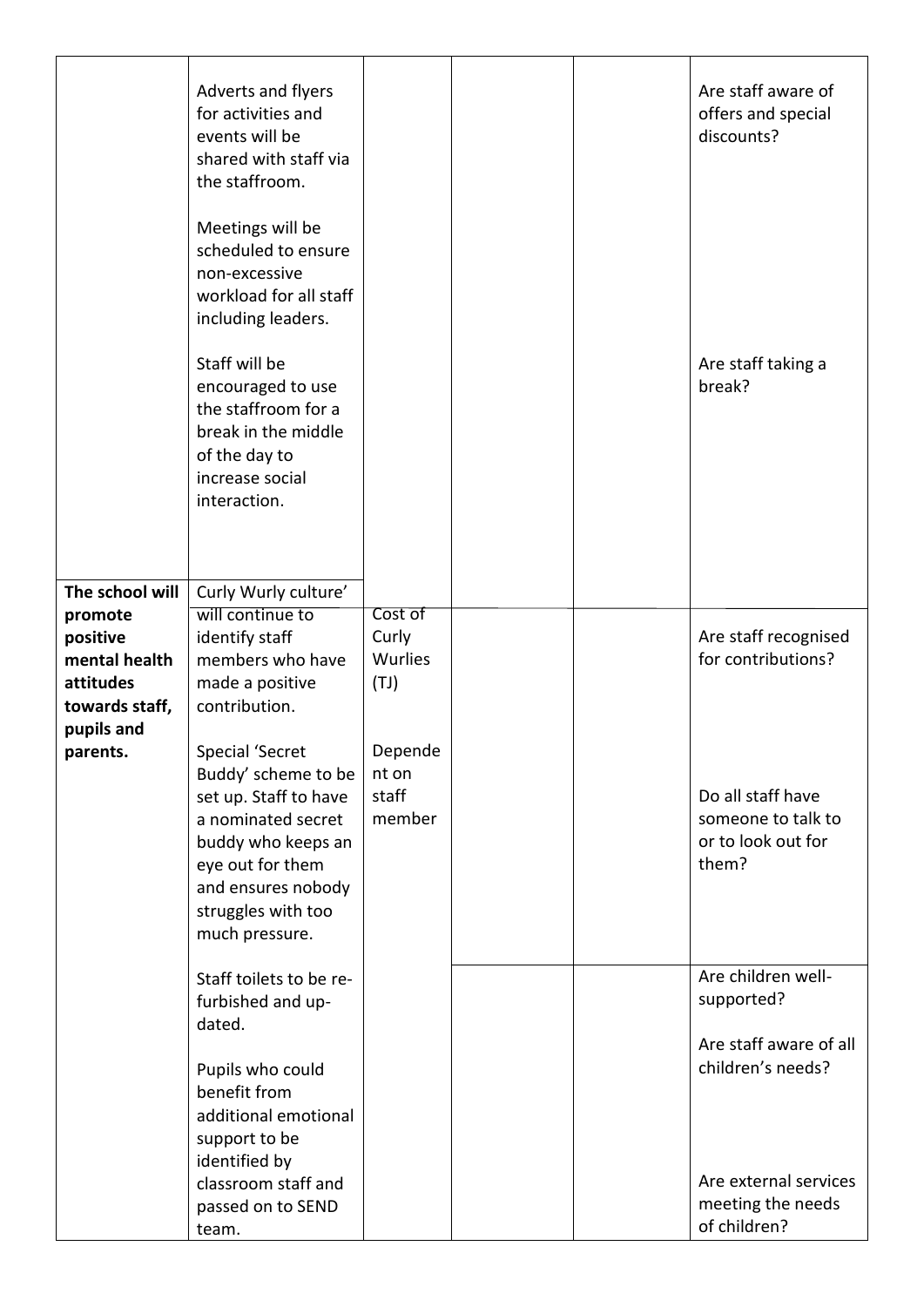|                                                                                                                | Additional support<br>will be provided in-<br>house where<br>possible and<br>additional, external<br>services included as<br>appropriate.<br>Parents to be<br>provided with<br>opportunities to talk<br>and share their<br>difficulties. Referrals<br>to include parent<br>support where<br>required.         | <b>MAST</b><br>budget<br><b>MAST</b><br>budget |                                     |                                            | Are parents able to<br>share their<br>concerns? Can<br>school provide<br>adequate effective<br>support?                                                         |
|----------------------------------------------------------------------------------------------------------------|---------------------------------------------------------------------------------------------------------------------------------------------------------------------------------------------------------------------------------------------------------------------------------------------------------------|------------------------------------------------|-------------------------------------|--------------------------------------------|-----------------------------------------------------------------------------------------------------------------------------------------------------------------|
| The sport<br>premium will<br>be utilised to<br>maximise<br>opportunities<br>for exercise<br>and<br>engagement. | The sport premium<br>will be used to<br>provide resources,<br>time, visitors,<br>expertise and<br>improved grounds<br>to promote sport<br>and activity.<br>Children should<br>have the<br>opportunity to try<br>different activities<br>within curriculum<br>time and as special<br>events eg Sports<br>Week. | Sport<br>premium                               | Ongoing via<br>tranches of<br>funds | KH<br><b>HT</b><br>Leaders<br>Stakeholders | Are all children<br>offered suitable and<br>challenging ideas for<br>developing sport and<br>activity skills?<br>Does the school<br>promote sport and<br>heath? |
| <b>Priority 4</b>                                                                                              | <b>Leadership and Management</b>                                                                                                                                                                                                                                                                              |                                                |                                     |                                            |                                                                                                                                                                 |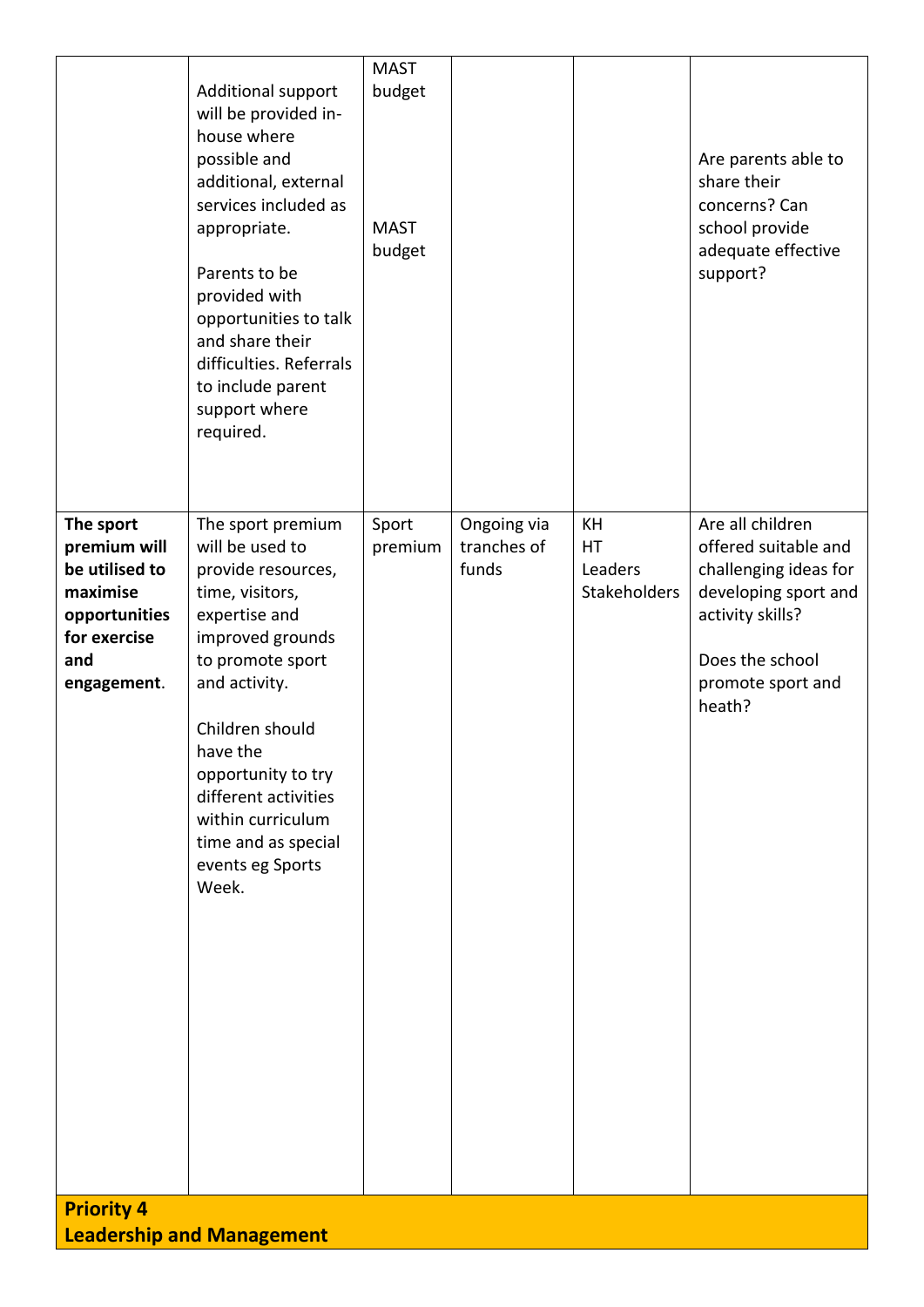| Leaders at all<br>levels will<br>ensure their<br>areas of<br>responsibility<br>function<br>effectively and<br>will<br>understand<br>and monitor<br>the impact of<br>their work | Senior Leadership<br>Team to take day to<br>day responsibility<br>for the running of<br>their teams inc<br>quality of teaching<br>and learning and<br>curriculum<br>Solution - focused<br>response<br>encouraged from all<br>leaders. | Nil                                                                      | Ongoing                                      | TJ and all<br>senior<br>leaders                 | Are teams run<br>effectively and<br>efficiently?<br>Are there examples<br>of good/best<br>practice being<br>shared? |
|--------------------------------------------------------------------------------------------------------------------------------------------------------------------------------|---------------------------------------------------------------------------------------------------------------------------------------------------------------------------------------------------------------------------------------|--------------------------------------------------------------------------|----------------------------------------------|-------------------------------------------------|---------------------------------------------------------------------------------------------------------------------|
|                                                                                                                                                                                | Subject leaders to<br>involve all teachers<br>in creation of<br>knowledge<br>organisers                                                                                                                                               |                                                                          |                                              | All subject<br>leaders                          | Is the curriculum<br>developing via<br>knowledge<br>organisers and the<br>use of mini-tests for<br>recall?          |
|                                                                                                                                                                                | All senior staff and<br>subject leaders to<br>have regular non-<br>contact time to<br>monitor their<br>subject/area                                                                                                                   | Included<br>in school<br>budget<br>share<br>$costing -$<br>HW to<br>lead | From<br>September<br>2019 and to<br>continue |                                                 | Are staff sharing<br>knowledge?<br>Are all leaders<br>keeping ahead of<br>their area?                               |
|                                                                                                                                                                                | Governors' monthly<br>meetings will be<br>begun by leaders in<br>turn to discuss their<br>specific area(s)                                                                                                                            | 0                                                                        | Meeting time                                 | Subject/area<br>leaders in<br>turn to<br>attend | Are governors well-<br>informed?<br>Is there the<br>opportunity to<br>question leaders?                             |
| <b>Governors will</b><br>monitor<br>progress<br>against agreed<br>criteria and<br>challenge<br>under-<br>performance<br>of<br>staff/groups                                     | Monitoring data and<br>information to be<br>shared with<br>Governors by HT at<br>monthly meetings as<br>per schedule.                                                                                                                 | $\mathbf 0$                                                              | Ongoing $-$<br>meeting<br>times              | TJ and<br>Governors                             | Are Governors well-<br>informed about staff<br>performance?                                                         |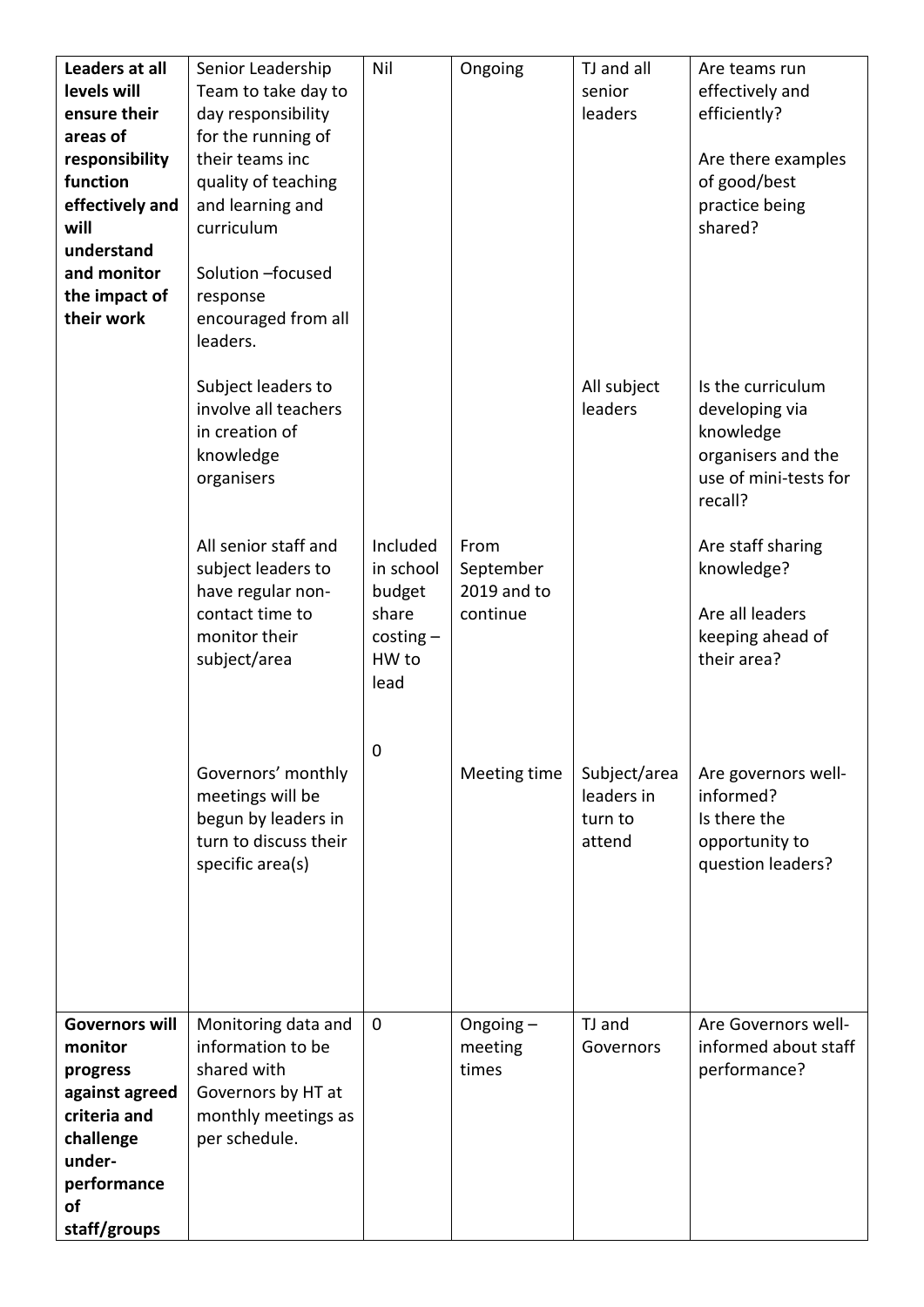| <b>Consultation</b><br>processes will<br>be extended<br>to all<br>stakeholders<br>Links will be                                                              | Upcoming changes<br>to be presented in a<br>transparent way to<br>stakeholders in<br>school<br>Opportunities to be                                                                                                          | $\mathbf 0$<br>Time<br>Release | As required<br>Ongoing $-$         | TJ and<br>Governors<br>Whole staff<br>body<br>Core            | Are staff included<br>and informed?<br>Do a range of staff                               |
|--------------------------------------------------------------------------------------------------------------------------------------------------------------|-----------------------------------------------------------------------------------------------------------------------------------------------------------------------------------------------------------------------------|--------------------------------|------------------------------------|---------------------------------------------------------------|------------------------------------------------------------------------------------------|
| strengthened<br>with other<br>partner<br>schools in the<br><b>South West</b><br><b>Church</b><br><b>Schools</b><br>Group,<br>engaging staff<br>at all levels | taken to develop<br>role of other staff<br>members via visits<br>or specific activity                                                                                                                                       | time to<br>attend<br>activity  |                                    | subjects and<br><b>SIAMS</b> leads<br>as a priority           | have the opportunity<br>to engage with other<br>schools?                                 |
| <b>Priority 5</b><br><b>Finance</b>                                                                                                                          |                                                                                                                                                                                                                             |                                |                                    |                                                               |                                                                                          |
| The school will<br>seek cost<br>saving<br>opportunities<br>to maintain a<br>balanced<br>budget                                                               | <b>Board of Governors</b><br>will be kept<br>informed of all<br>planned changes in<br>order that they can<br>consider the cost<br>implications.<br>Staffing plan to be<br>drawn up carefully<br>bearing changes in<br>mind. |                                | As new<br>budget<br>figures arrive | Board of<br>Governors'<br>finance<br>group<br>TJ<br><b>KL</b> | Does the school<br>have adequate funds<br>to progress?                                   |
| The school's<br>finances will<br>be stringently<br>monitored by<br>the Board of<br><b>Governors to</b><br>achieve the<br>best possible<br>value for<br>money | Finance group to<br>meet regularly to<br>scrutinise current<br>budget position and<br>to pre-empt any<br>future issues.                                                                                                     |                                | Termly                             | Governors'<br>finance<br>group<br>TJ<br>KL                    | Are Governors<br>secure in the<br>school's position?<br>Are governors fully<br>informed? |
| <b>Opportunities</b><br>to maximise<br>external<br>funding will be<br>sought by all<br>leadership<br>groups                                                  | Governor (MH) to<br>take lead in sourcing<br>external funding to<br>support school<br>projects                                                                                                                              | As can<br>be<br>achieved       | Ongoing                            | MH<br>Chair of<br><b>Board</b><br>TJ<br>Senior<br>Leaders     | Are funding streams<br>made available?                                                   |